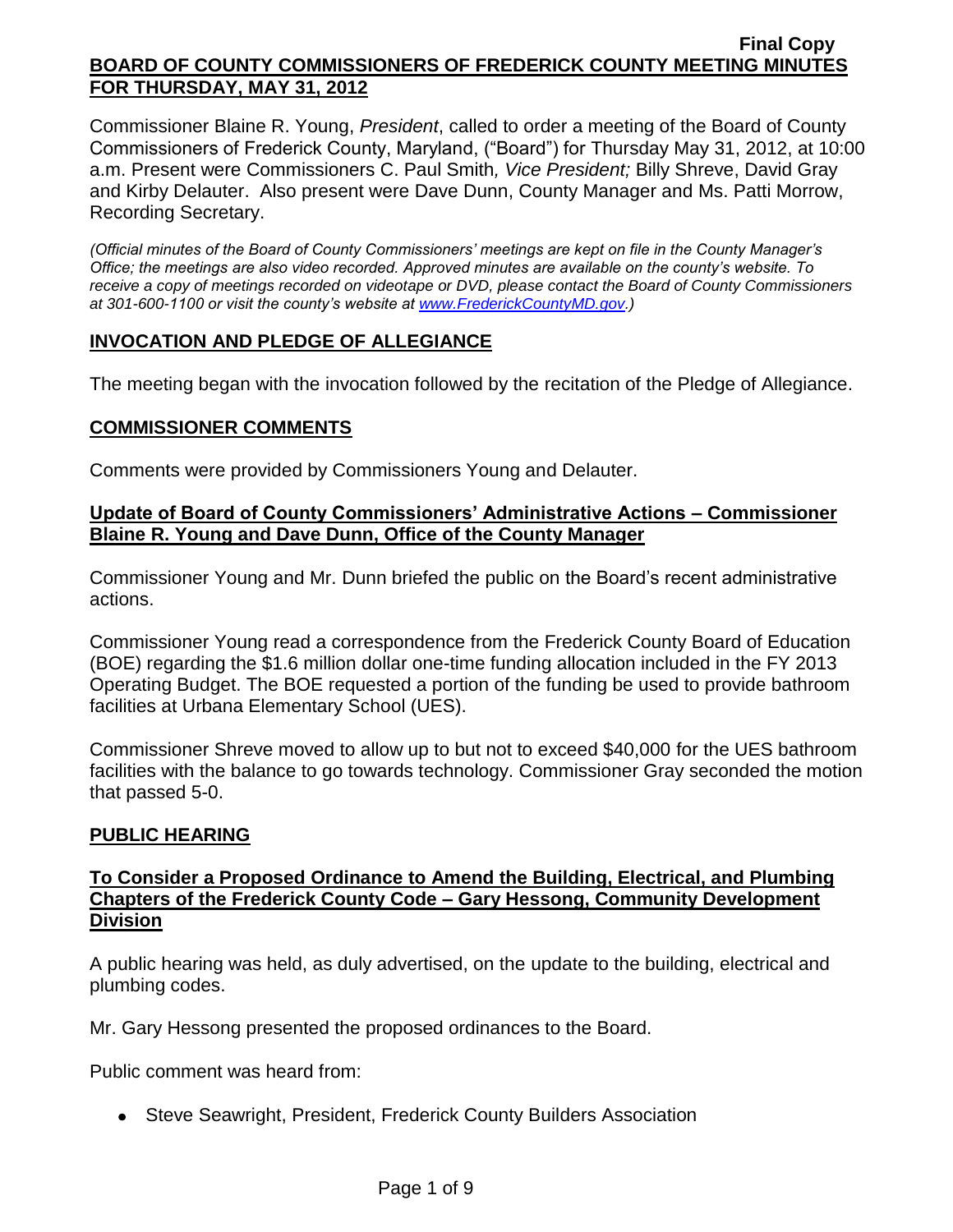No action was taken by the Board as this public hearing was for the benefit to receive public comments. The Board will make a decision at their meeting scheduled for Thursday, June 14.

# **PUBLIC COMMENT**

None.

# **WORKSESSION**

# **Business Recognition – WGS Systems**

The Board recognized WGS Systems for their involvement in the community.

# **Presentation of the Leadership in Energy and Sustainability Awards – Shannon Moore, Community Development Division**

The Board recognized the Leadership in Energy and Sustainability award winners presented by Ms. Moore, Ms. Lisa Orr and Ms. Nicole Robinson, Community Development Division.

# **Reappointments to the Frederick County Commission For Women – Joyce Grossnickle, Office of the County Manager**

There were no public comments.

Commissioner Smith moved to reappoint Ms. Sharon Dobson, Ms. Valerie Dougherty, and Ms. Susan Mendor for three-year terms effective July 1, 2012, and to expire June 30, 2015. Commissioner Gray seconded the motion that passed 5-0.

# **Letter of Recommendation Regarding a Frederick County Government Representative on the Northeast Maryland Waste Disposal Authority (NMWDA) Board – Joyce Grossnickle, Office of the County Manager**

There were no public comments.

Commissioner Smith moved to approve the recommendation of the following names (as ranked) for the NMWDA Board: Mr. Mike Marschner, Mr. Kevin Demosky, and Mr. Phil Harris. Commissioner Delauter seconded the motion that passed 5-0.

# **Third Quarter Financial Analysis Reporting Financial Results for the Nine Months Ended March 31, 2012 – Erin White, Finance Division**

The following Finance Division staff presented the financial results for Frederick County for the nine months ended March 31, 2012:

- Erin White General Fund:
- Kathi Tritsch Water and Sewer Enterprise Fund and the Solid Waste Management Enterprise Fund; Citizens Care and Rehabilitation Center Enterprise Fun; Fire/Rescue Tax Districts Special Revenue Fund; and
- Ronnie Griffin Capital Projects.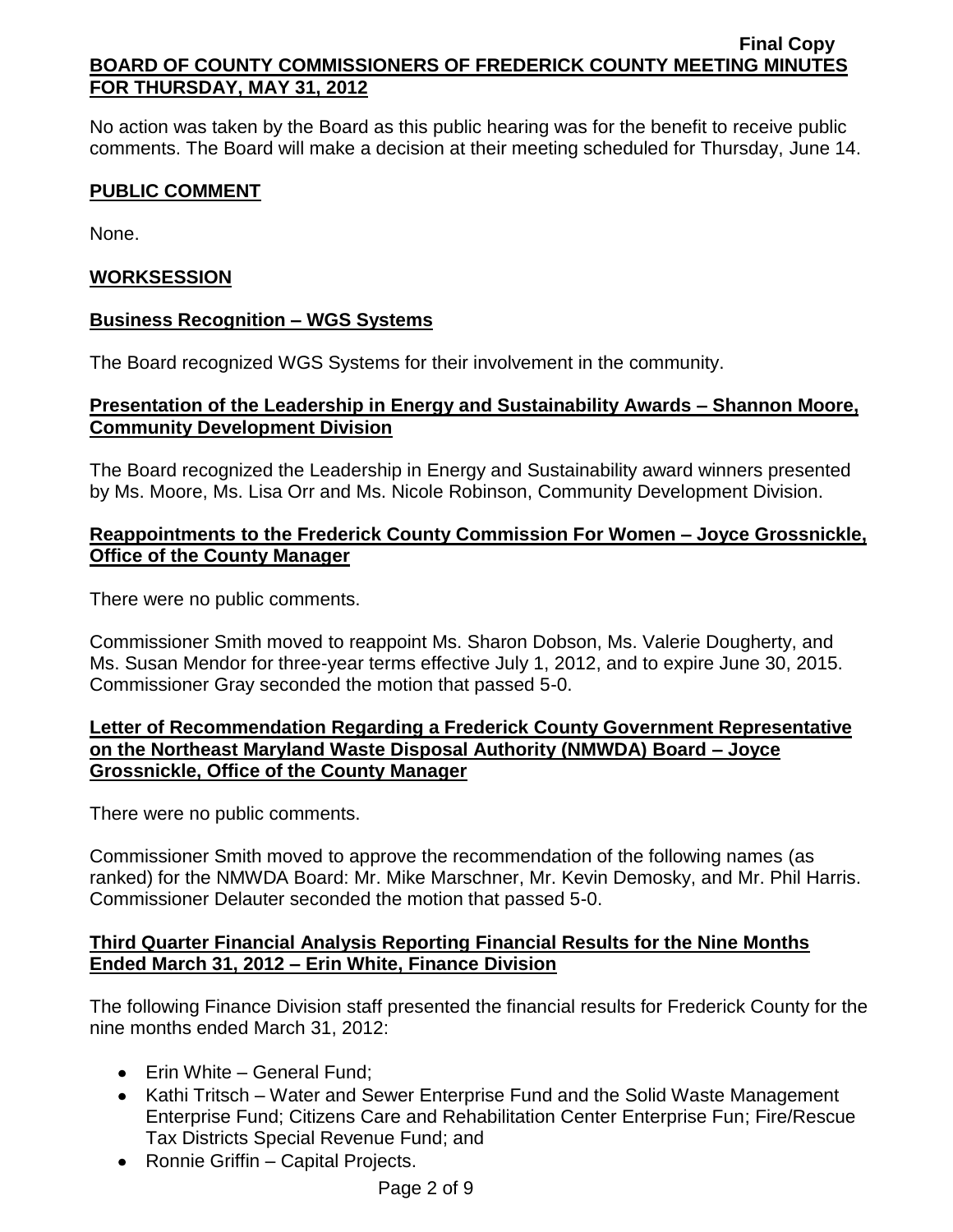There were no public comments.

No action was taken by the Board as this item was informational.

# **AGENDA BRIEFING**

Commissioner Young noted the following public hearing was scheduled for Thursday, June 7, 2012, at 10:00 a.m.: TransIT Fare Increase – Sherry Burford, Transit Services Division

# **CONSENT AGENDA**

The following item was presented on the consent agenda:

# CHANGE ORDER

Citizens Care and Rehabilitation Center / Montevue Assisted Living Access Control Change Order No. 4 – Sue Barthol, Public Works Division

Commissioner Smith moved to approve the consent agenda as presented. Commissioner Shreve seconded the motion that passed 5-0.

### **ADMINISTRATIVE BUSINESS**

## **Bid Awards – Hal Good, Finance Division**

Purchasing Memo #12-200 – Youth Training Program (RFP #10-32) Contract Renewal – 2<sup>nd</sup> of 2 for Workforce Services

Commissioner Gray moved to approve Purchasing Memo #12-200 as presented. Commissioner Smith seconded the motion that passed 5-0.

### Purchasing Memo #12-201 – Maintenance Agreement for Annual ProQA Software (Sole Source)

Commissioner Smith moved to approve Purchasing Memo #12-201 as presented. Commissioner Shreve seconded the motion that passed 5-0.

### **Rose Hill Manor Park Overview and Partnership Opportunities – Paul Dial, Parks and Recreation Division**

Mr. Bob Hicks and Mr. Paul Hanyock, Parks and Recreation Division, participated in the presentation.

Commissioner Smith moved to move forward with the pilot private contracting initiatives as presented with the pilot program to be reevaluated in one year. Commissioner Shreve seconded the motion that passed 5-0.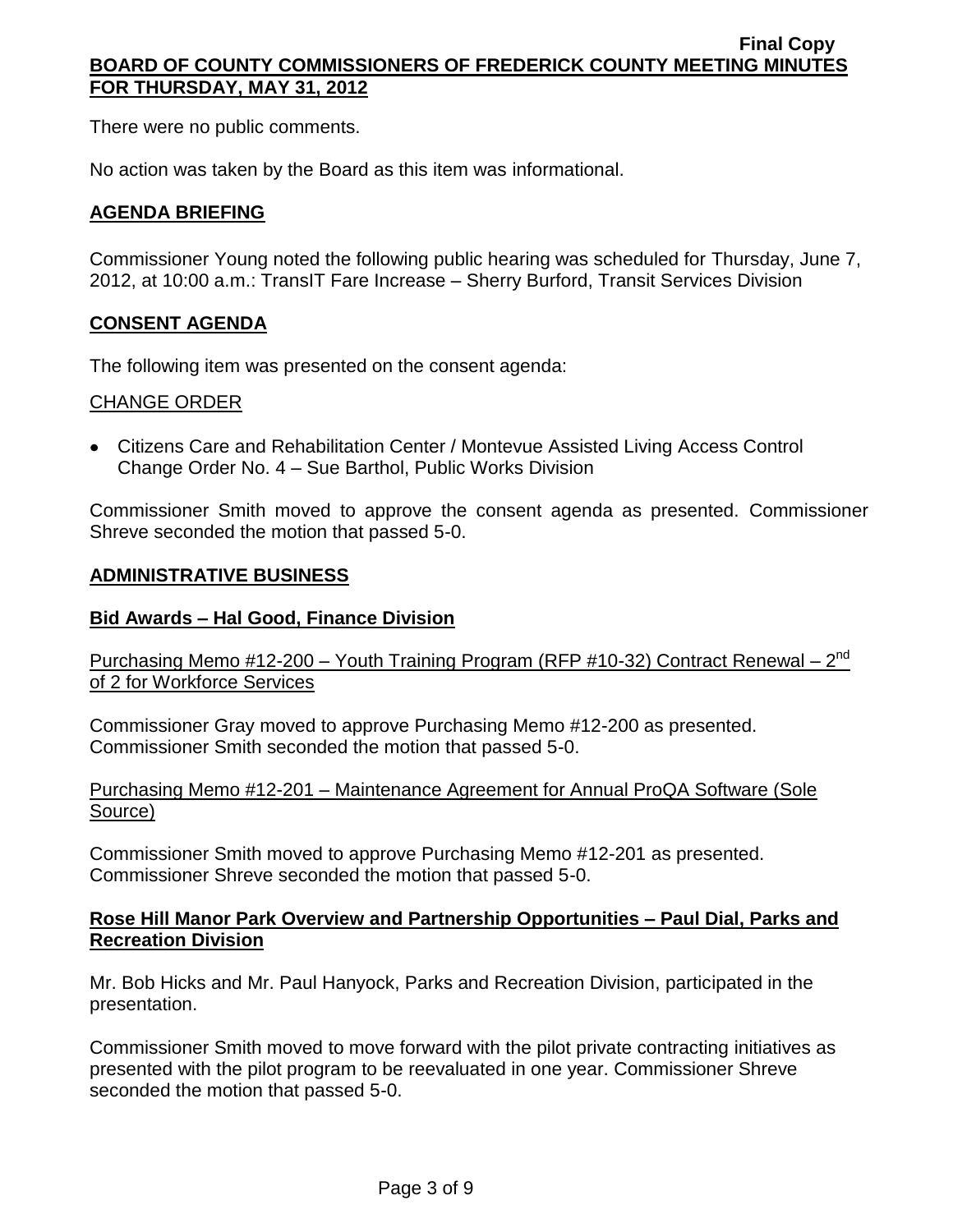### **Impacts of House Bill 987 – Stormwater Management – John Mathias, County Attorney**

Mr. Mathias briefed the Board on HB 987 the Watershed Protection Restoration Program. Mr Mathias reported Frederick County is subject to the National Pollutant Discharge Elimination System Phase I permit. The two main requirements of this legislation are the establishment of a local watershed protection fund and a stormwater management fee which are to be in place by July 1, 2013.

Ms. Shannon Moore, Community Development Division, commented on the legislation requirements.

No action was taken as this item was informational.

# **Amendment to Monrovia Wastewater Treatment Plant Multi-Year Tap Agreement (MYTA) – Davis Branch LLC and Market Station LLC, and R.J.D. Development Corporation (Richard J. Demmitt) - Mike Marschner, Office of the County Manager**

Mr. Marschner presented the amendment to the Board.

Commissioner Young moved to approve the revised amendment. Commissioner Smith seconded the motion that passed 5-0.

# **Water and Sewer Capacity Fee Payment Plans for Business Expansion – Mike Marschner, Office of the County Manager**

Mr. Kevin Demosky, Utilities and Solid Waste Management Division, and Ms. Helen Riddle, Business Development and Retention Division, commented on the proposed extension payment plans for water and/or sewer capacity fees to small businesses.

Commissioner Smith moved to take the proposal through the public review process. Commissioner Delauter seconded the motion that passed 5-0.

# **COMMISSIONERS COMMENTS**

None.

# **PUBLIC COMMENTS – (FIVE MINUTE PRESENTATION)**

None.

# **QUESTIONS – PRESS**

Bethany Rogers – The Frederick News-Post

(Commissioner Gray left the room.)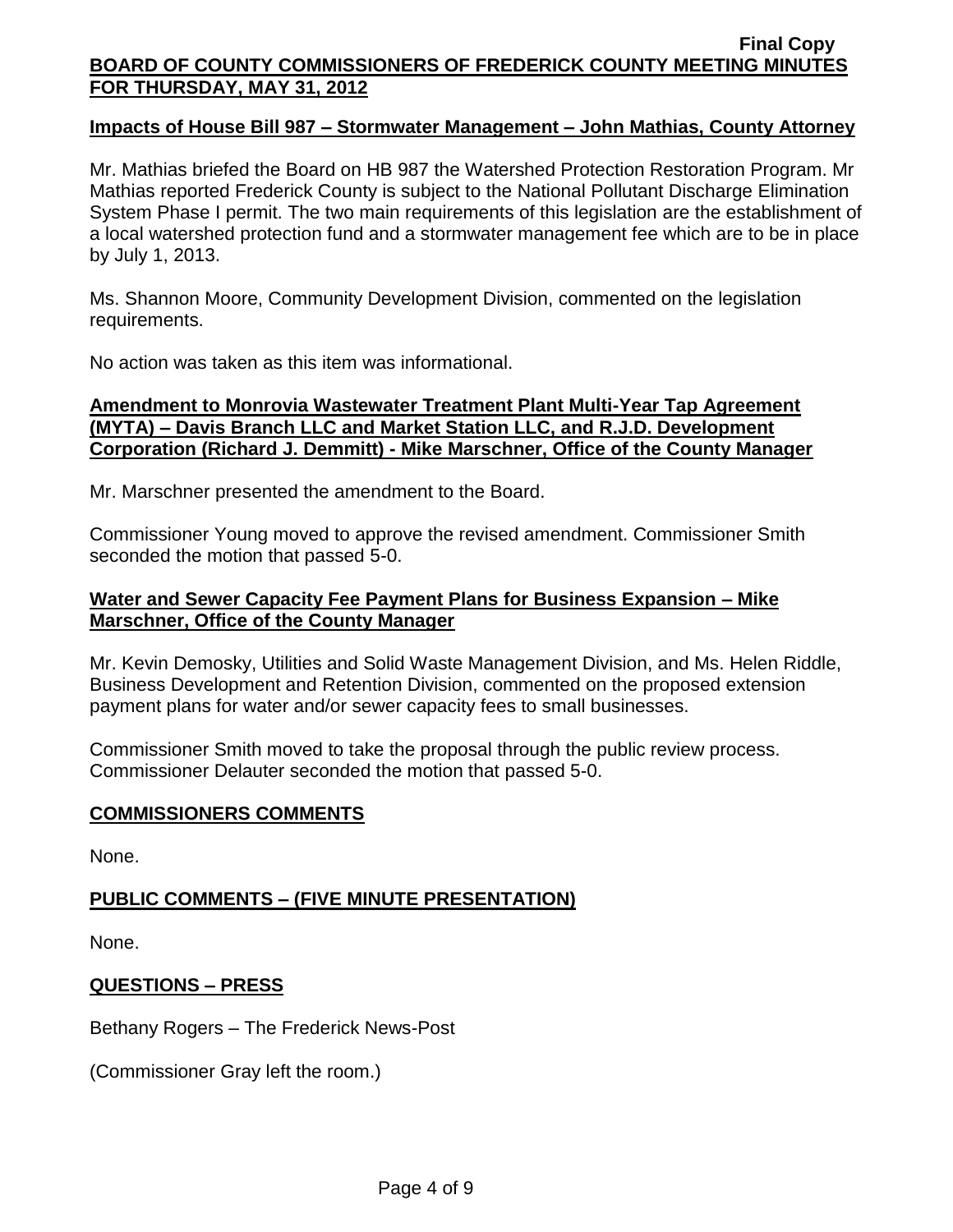# **CLOSED SESSION**

Commissioner Smith moved to go into closed session under the Maryland Annotated Code State Government Article § 10-508(a) (1) To discuss: (i) The appointment, employment, assignment, promotion, discipline, demotion, compensation, removal, resignation, or performance evaluation of appointees, employees, or officials over whom it has jurisdiction; or (ii) Any other personnel matter that affects one or more specific individuals Commissioner Delauter seconded the motion that passed 4-0 with Commissioner Gray absent.

# **ADJOURN**

The meeting adjourned at 12:25 p.m.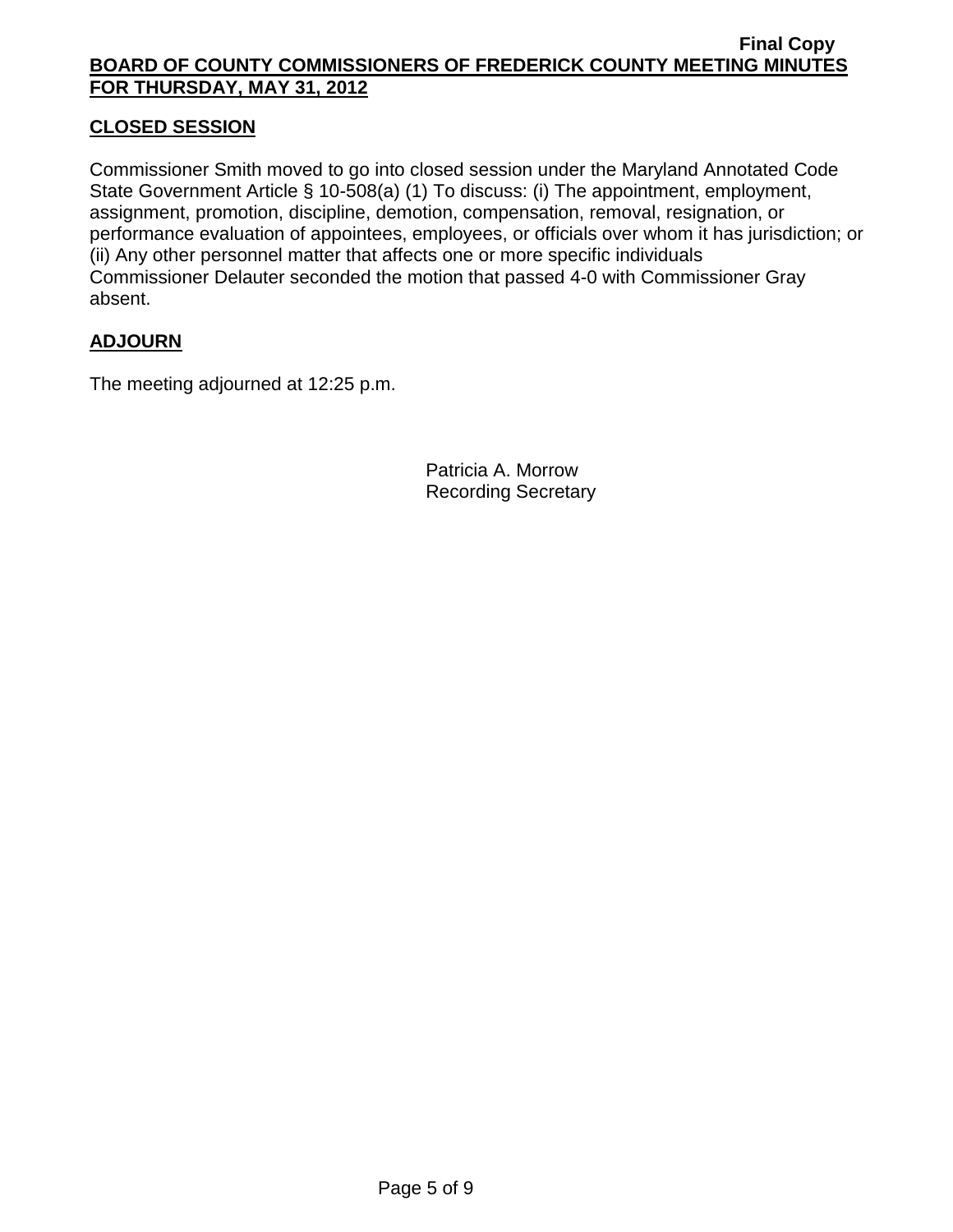# **FORM OF STATEMENT FOR CLOSING THE MEETING OF THURSDAY, MAY 31, 2012**

# **STATUTORY AUTHORITY TO CLOSE SESSION**

## **State Government Article §10-508(a):**

(1) To discuss: (i) The appointment, employment, assignment, promotion, discipline, demotion, compensation, removal, resignation, or performance evaluation of appointees, employees, or officials over whom it has jurisdiction; or (ii) Any other personnel matter that affects one or more specific individuals.

### **Motion:**

Commissioner Smith moved to go into closed session under the Maryland Annotated Code State Government Article § 10-508(a) (1) To discuss: (i) The appointment, employment, assignment, promotion, discipline, demotion, compensation, removal, resignation, or performance evaluation of appointees, employees, or officials over whom it has jurisdiction; or (ii) Any other personnel matter that affects one or more specific individuals. Commissioner Delauter seconded the motion that passed 4-0 with Commissioner Gray absent.

#### **Time and Location:**

12:30 p.m. – Third Floor Meeting Room, Winchester Hall

# **Topic to be Discussed:**

To discuss the reclassification of an individual county employee.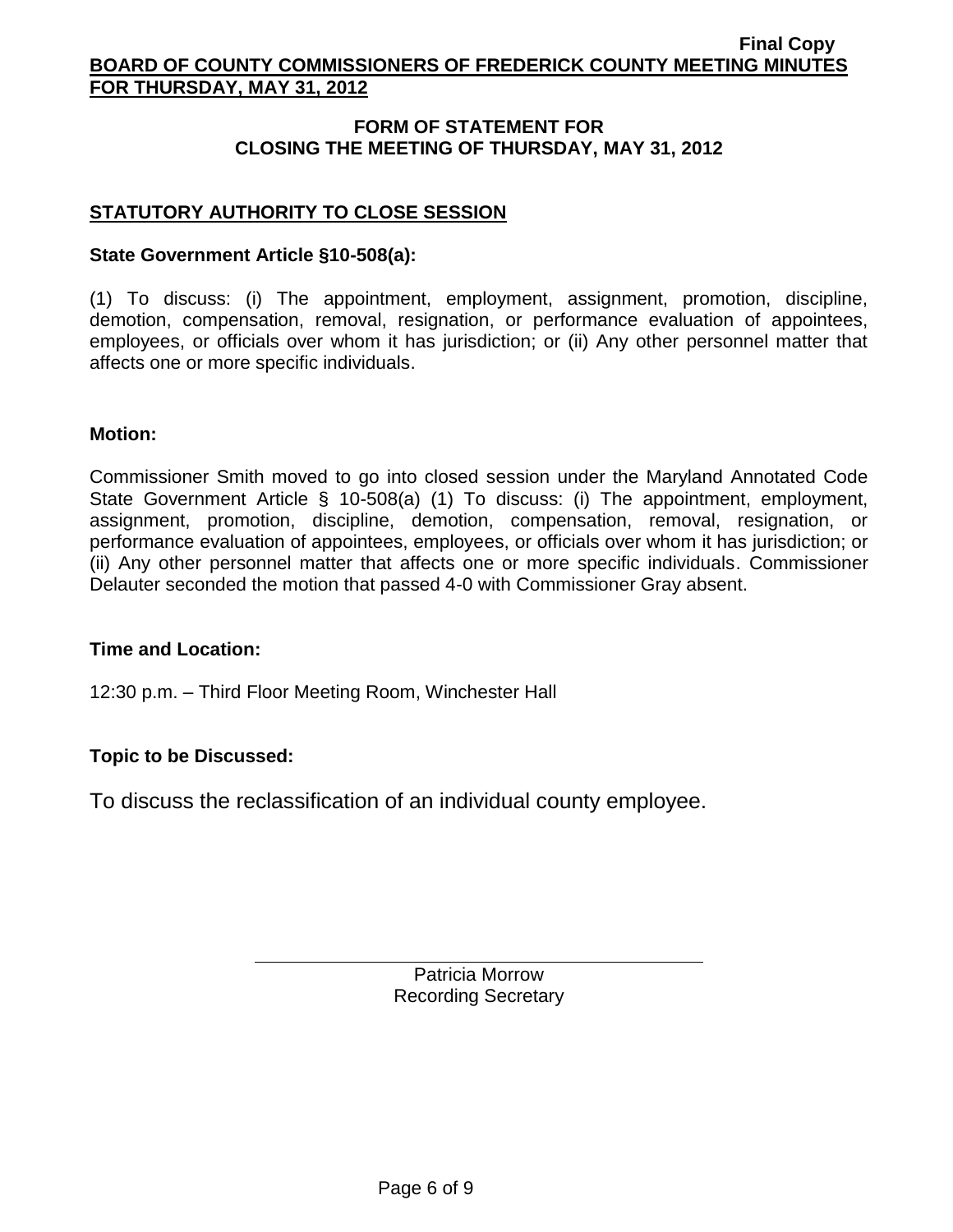## **FORM OF STATEMENT FOR MINUTES OF NEXT OPEN MEETING ON THURSDAY, MAY 31, 2012, FOLLOWING THE CLOSED MEETING OF THURSDAY, MAY 31, 2012**

# **STATUTORY AUTHORITY TO CLOSE SESSION**

#### **State Government Article §10-508(a):**

(1) To discuss: (i) The appointment, employment, assignment, promotion, discipline, demotion, compensation, removal, resignation, or performance evaluation of appointees, employees, or officials over whom it has jurisdiction; or (ii) Any other personnel matter that affects one or more specific individuals.

### **Motion:**

Commissioner Smith moved to go into closed session under the Maryland Annotated Code State Government Article § 10-508(a) (1) To discuss: (i) The appointment, employment, assignment, promotion, discipline, demotion, compensation, removal, resignation, or performance evaluation of appointees, employees, or officials over whom it has jurisdiction; or (ii) Any other personnel matter that affects one or more specific individuals. Commissioner Delauter seconded the motion that passed 4-0 with Commissioner Gray absent.

#### **Time and Location:**

12:30 p.m. – Third Floor Meeting Room, Winchester Hall

# **Others in Attendance:**

D. Dunn, J. Mathias, M. Chomel, M. Hose, and P. Morrow.

# **Topic Discussed:**

To discuss the reclassification of an individual county employee.

# **Action Taken:**

The Board voted to approve the reclassification of a county employee effective June 30, 2012.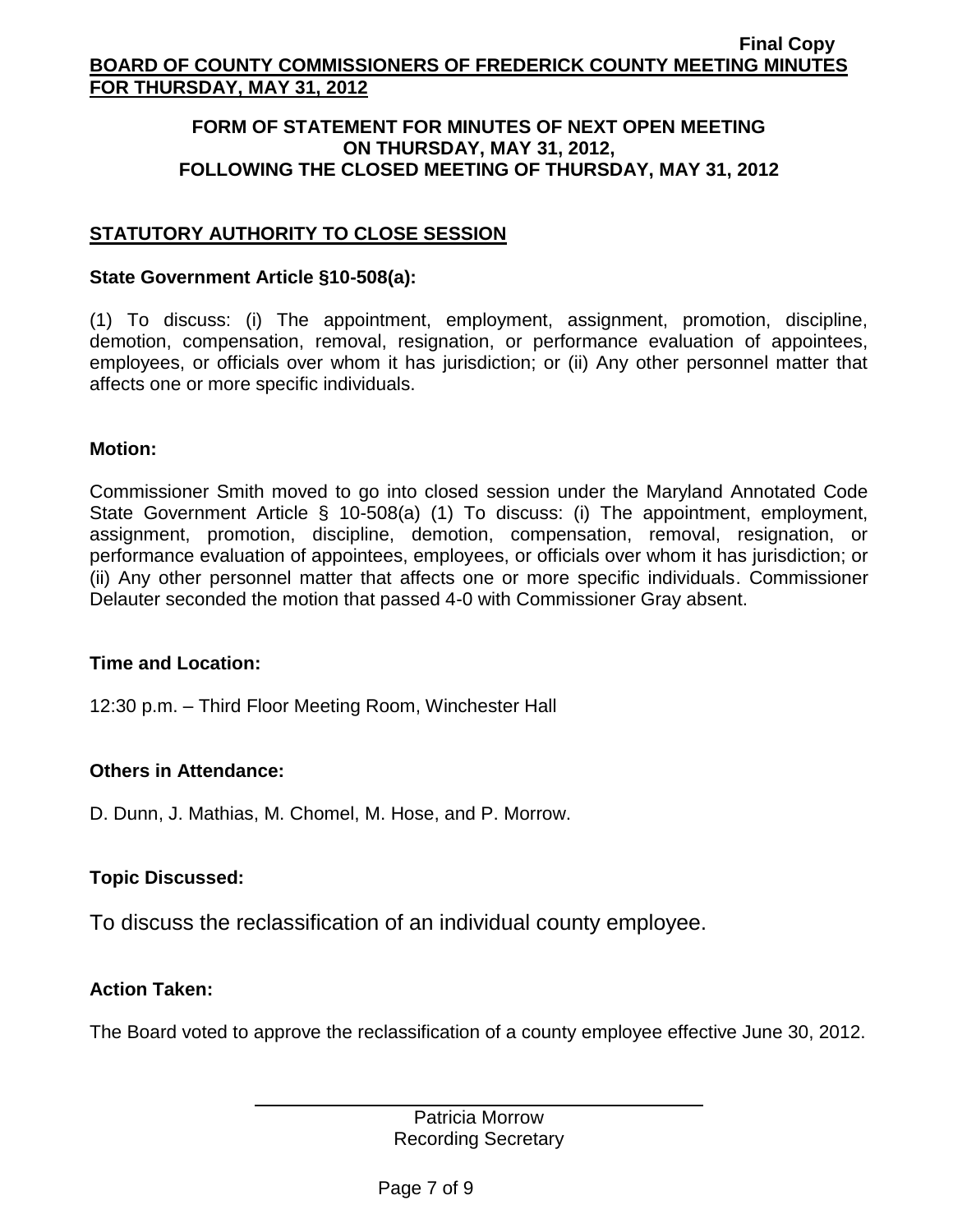# **FORM OF STATEMENT FOR CLOSING THE MEETING OF THURSDAY, MAY 31, 2012**

# **STATUTORY AUTHORITY TO CLOSE SESSION**

## **State Government Article §10-508(a):**

(1) To discuss: (i) The appointment, employment, assignment, promotion, discipline, demotion, compensation, removal, resignation, or performance evaluation of appointees, employees, or officials over whom it has jurisdiction; or (ii) Any other personnel matter that affects one or more specific individuals.

### **Motion:**

Commissioner Smith moved to go into closed session under the Maryland Annotated Code State Government Article § 10-508(a) (1) To discuss: (i) The appointment, employment, assignment, promotion, discipline, demotion, compensation, removal, resignation, or performance evaluation of appointees, employees, or officials over whom it has jurisdiction; or (ii) Any other personnel matter that affects one or more specific individuals. Commissioner Delauter seconded the motion that passed 4-0 with Commissioner Gray absent.

#### **Time and Location:**

12:30 p.m. – Third Floor Meeting Room, Winchester Hall

# **Topic to be Discussed:**

To consider a personnel appeal by a county employee.